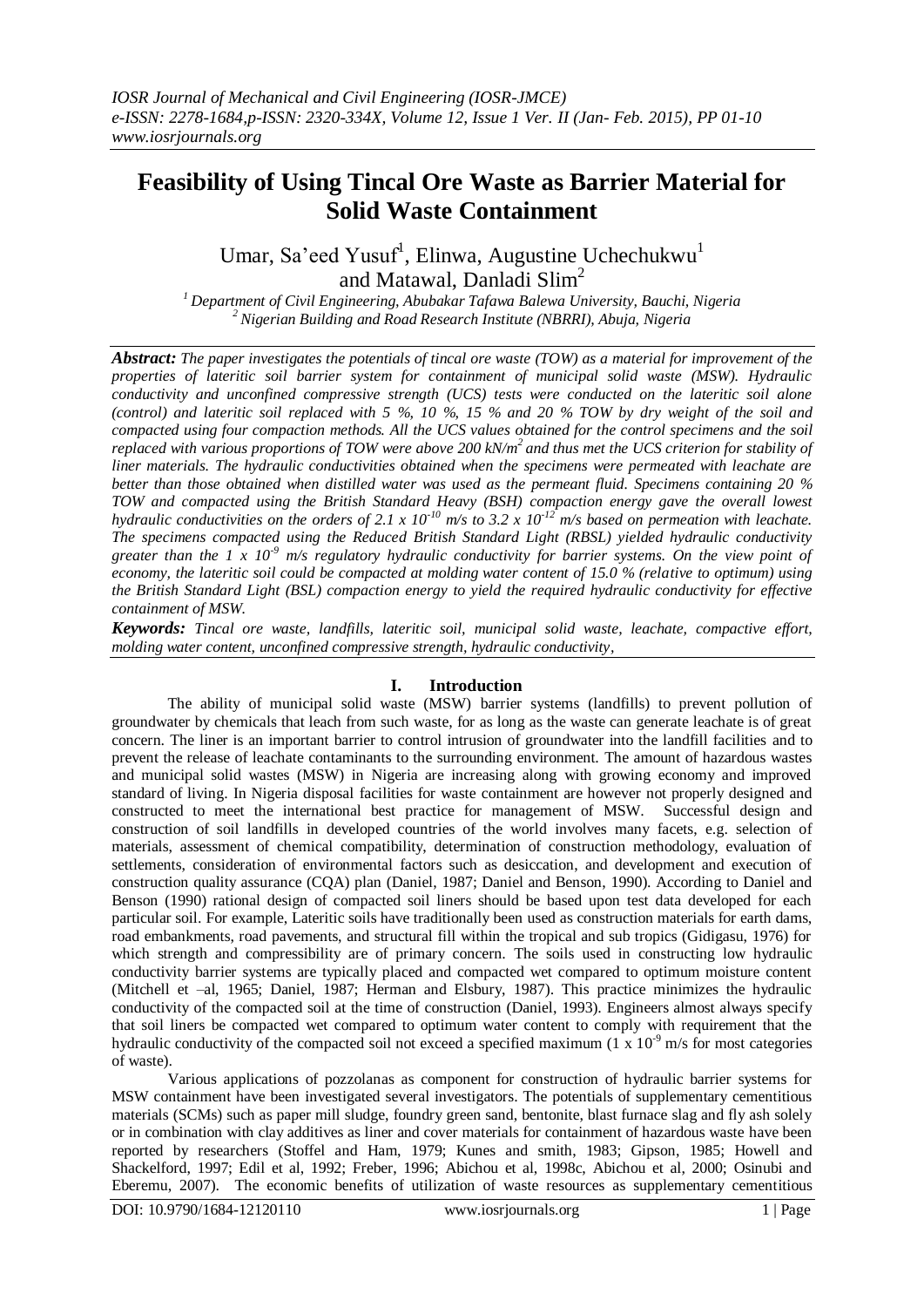materials (SCMs) in soil stabilization have been highlighted in the literature (Indraratna et al, 1995; Umar and Elinwa, 2005; Olawuyi and Olusola, 2010; Yeheyis et al, 2010; Amu, 2011; Kolovos, 2013).

The paper is designed to investigate the feasibility of using tincal ore waste (TOW) as material for the construction of barrier system for the containment of municipal solid waste (MSW). Chemical analysis revealed that the material contains high proportion of silica in non-crystalline state and in form of extremely fine particles, which makes it a pozzolanic material.

## **II. Materials**

The soil used in the study is a natural occurring lateritic soil and is reddish brown in color. The soil sample was collected from a borrow pit near the Abubakar Umar Secretariat, in Bauchi, Bauchi State, Nigeria (latitude  $10^{\circ}$  18' N and longitude  $9^{\circ}$  49' E), at a depth of at least 500 mm below the ground level by method of disturbed sampling.

#### **Tincal ore waste (TOW)**

**Lateritic soil**

Fresh tincal ore waste (TOW) was obtained from one of the tin mining sites in Bukuru, Jos South LGA of Plateau State, Nigeria. The mineral obtained from the ground is casserite or tin stone, from which tin metal is obtained by melting. The physical properties of TOW were determined on material passing sieve 425 µm and the experimental results shows that it has a moisture content of 0.24 %, specific gravity of 3.10, bulk density of 1720 kg / $m^3$  and pH of 10.6.

## **III. Experimental Methods**

## **Compaction tests**

In carrying out the experiment on compaction, the soil material was air dried in the laboratory and pulverized to sizes small enough to pass through US Number 4 sieve (4.76 mm) in accordance with Head (1992). For the treated soil, five mixes were used and derived by replacing the soil material in proportions of 0 %, 5 %, 10 %, 15 % and 20 % of TOW by weight of the soil, respectively. The control mix contains only the soil material while the remaining four mixes were prepared at replacement levels of  $5 - 20$  % TOW. The soil samples were prepared using seven molding water contents ranging from 10 % to 25 % by weight of dry soil and compacted using four compaction energies, namely: the Reduced British Standard Light (RBSL), British Standard Light (BSL), West African Standard (WAS), and British Standard Heavy (BSH), respectively. Three samples were prepared for each replacement level and the average optimum moisture content (OMC) and maximum dry density (MDD) were taken. A total of 45 specimens were prepared at replacement levels of 0 %, 5 %, 10 %, 15 % and 20 % TOW.

|            | <b>COMPACTIVE EFFORT</b> |             |           |           |              |              |                  |
|------------|--------------------------|-------------|-----------|-----------|--------------|--------------|------------------|
|            | Volume of                | Weight of   | Height of | Number of | Number of    | Mechanical   | Work             |
|            | Mould $(cm3)$            | Rammer (kg) | Fall (cm) | Layers    | <b>Blows</b> | Energy $(i)$ | Done( $Ki/m^3$ ) |
| RBSL       | 1000                     | 2.5         | 30.48     |           | 15           | 331.088      | $(331.088)^{a}$  |
| <b>BSL</b> | 1000                     | 2.5         | 30.48     | 2         | 27           | 595.958      | 595.958          |
| <b>WAS</b> | 1000                     | 4.5         | 45.75     |           | 10           | 993.293      | $(993.293)^{b}$  |
| <b>BSH</b> | 1000                     | 4.5         | 45.72     |           | 27           | 2681.809     | 2681.809         |

#### **Table 1. Characterization of compaction energies**

a. RBSL: 331.088 kj/m<sup>3</sup> of compaction energy, or 55.56% of ASTM D 698

b. WAS: 993.293 kj/m<sup>3</sup> of compaction energy, or 166.67% of ASTM D 698

#### **Unconfined compressive strength (UCS)**

The unconfined compressive strength (UCS) was conducted in accordance with BS 1377: part 7 (1990). Sample of the soil was crushed to sizes smaller than US Number 4 sieve (4.76 mm aperture). Three kilograms (3 kg) of the soil was measured and five mixes were used at replacement levels of 0 %, 5 %, 10 %, 15 % and 20 % of TOW by weight of soil. The soil samples were prepared using the OMCs derived from moisture density relationship determined for the natural soil (control) and soil replaced with various proportions of TOW. After preparation of the test specimens, compaction was done using the four energy levels i.e. RBSL, BSL, WAS, and BSH, respectively. After the compaction stage, three specimens of diameter 38 mm and length 76 mm were obtained and wrapped in cellophane bags for ease of identification and cured for 7 days, 14 days and 28 days, respectively. Three tests were conducted for each blend of soil and percentage addition of TOW,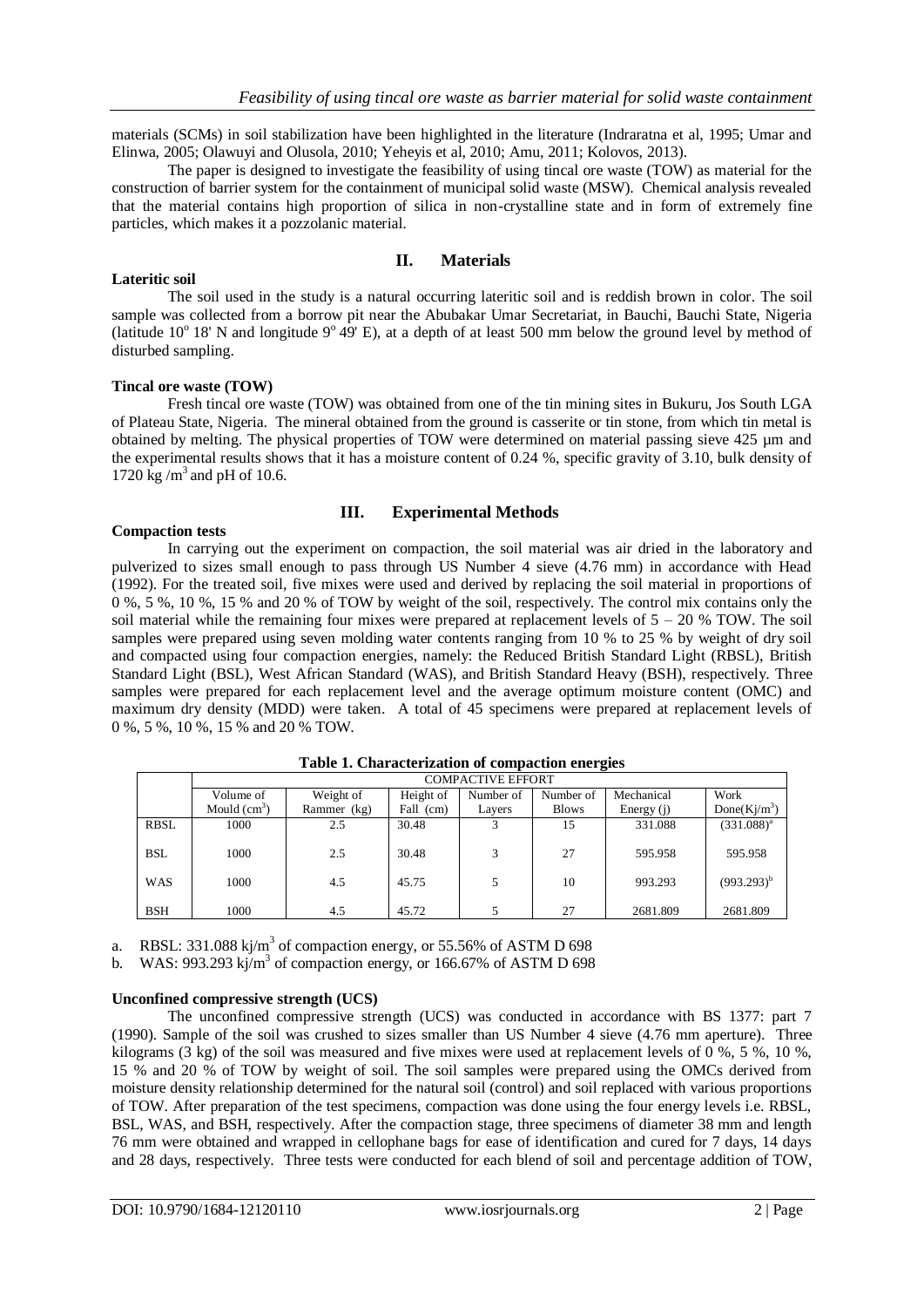respectively. The average of the results of the three tests was taken as the unconfined compressive strength of the soil for each replacement level.

#### **Hydraulic conductivity (permeability)**

The hydraulic conductivity or permeability tests determination for the soil (control) and soil replaced with various proportions of TOW, respectively were carried out using the falling head apparatus in accordance with the procedures outlined in BS 1377 (1990) and Head (1992). The specimens were prepared using the OMCs derived from the moisture density relationship plots for the soil and soil treated with various proportions of TOW. The OMCs were increased by 2 % in accordance with the recommendation of EPA (1989). Generally, soils compacted at water contents less than optimum tends to have relatively high hydraulic conductivity than soils compacted at water contents greater than optimum.

In carrying out the tests, the soil was air dried in the laboratory and pulverized to sizes small enough to pass US Number 4 sieve (4.76 mm). Five mixes were used at replacement levels of 0 %, 5 %, 10 %, 15 % and 20 % TOW by weight of soil, respectively. The soil samples were prepared using the adjusted OMCs and compacted using the four compactive efforts adopted in the study. The compacted specimens with the compaction mould for each percentage addition were first placed in plastic immersion tanks and distilled/deionized water was gradually introduced such that the top of the compacted soils was covered with 5 cm of water. Placement of the compacted soil specimen in distilled water and the mould was to prevent drying of the specimens from the lower open end of the mould. The set up was left to stand for 24 hours to achieve full saturation of the soil. After the immersion period, the distilled water level in the immersion tank was reduced and the entire falling – head setup was assembled in preparation for permeation using distilled water and leachate as the permeant fluids, respectively. Permeation was terminated within 24 hours from the commencement of the test when the inflow approximately equal to the outflow. Equilibrium was established when there was no significant trend in the standpipe readings during testing. The geometric mean of the last three readings was computed and reported as the hydraulic conductivity for each specimen.

## **IV. Results And Discussions**

#### **Atterberg Limits**

From Table 1, the soil was classified as A-6 and CL using the American Association of State Highway Transportation Officials (AASHTO, 1986) soil classification system and Unified Soil Classification System (ASTM, 1992), respectively. The liquid limit and plastic limit of the soil were 38 % and 16 %, respectively. The liquid limit and plastic limit of a type of soil can be correlated with various engineering properties, such as permeability, shrinkage and swelling behavior, shear strength and compressibility (Sharma and Lewis, 1994; Abdullah et al., 1999).

The particle size distribution curve for the natural soil (Fig. 1) indicate that the gravel content of the soil (defined as soil fraction retained on sieve 4.76 mm sieve size) was 1.5 % which is less than 10 % recommended for soil liners by EPA (1989), the sand and clay contents were 33 % and 38 %, respectively. Sixty two percent (62 %) of the soil passed the number 200 sieve and 28 % finer than 0.005mm. Therefore, the soil is clayey sand and ideal for construction of barrier systems for containment of MSW. Daniel (1993) showed that such soils have adequate plasticity to yield low hydraulic conductivity, and high percentage of sand to minimize volumetric shrinkage upon drying.

#### **Characteristics of tincal ore waste (TOW)**

The results of the chemical properties of the TOW determined using X-ray fluorescence (XRF) are presented in Table 2. The major chemical compositions of TOW calculated as major oxides are Silicon oxide  $(S_1O_2)$ , Aluminium oxide  $(A_2O_3)$ , Iron oxide  $(Fe_2O_3)$  and Titanium oxide  $(T_1O_2)$  contributing 15.9 %, 2.8 %, 40.71 % and 29.73 %, respectively of the total.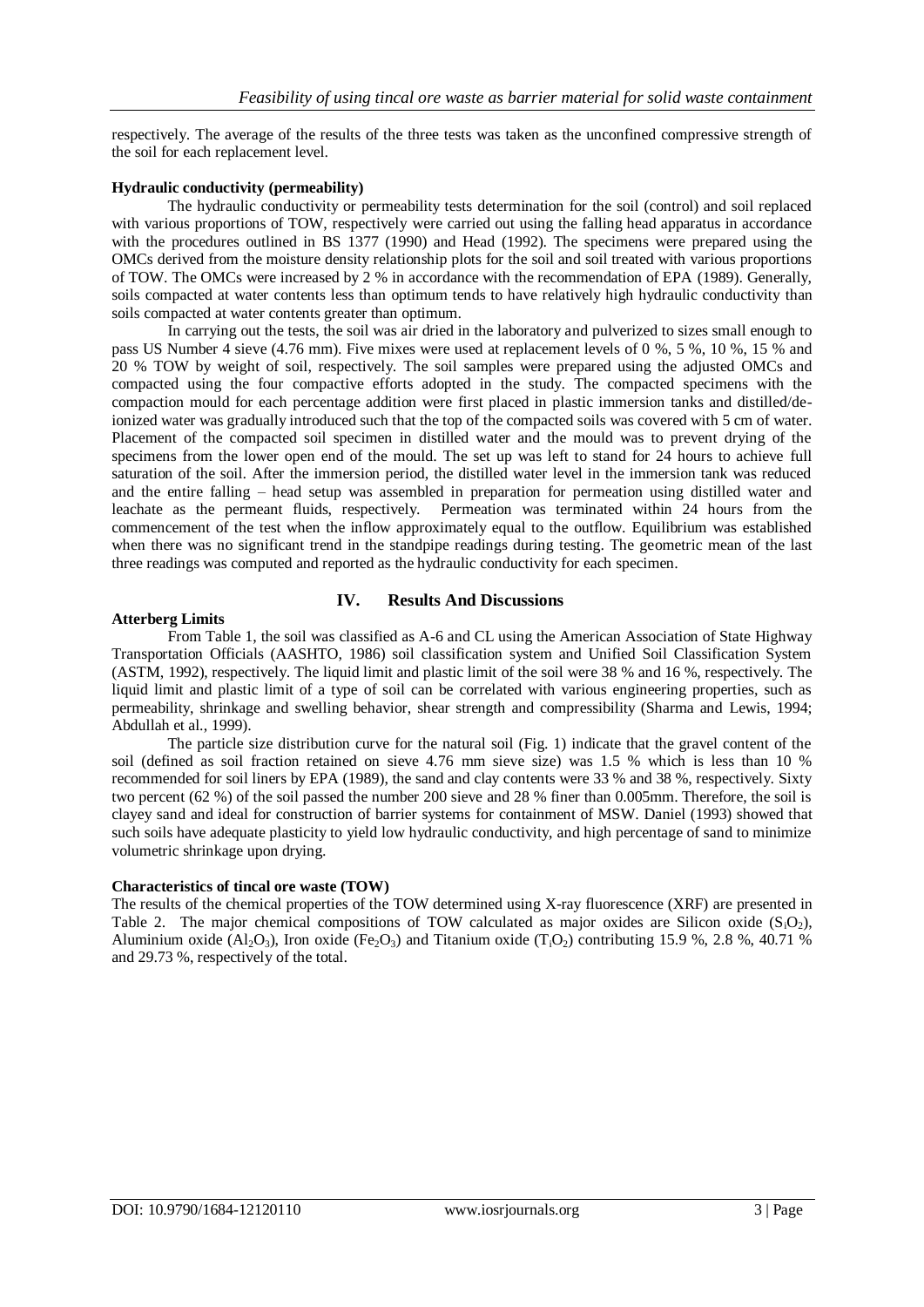| radic 1. I hysical properties of the hatural soli |               |
|---------------------------------------------------|---------------|
| Percentage Passing BS No. 200 Sieve               | 62            |
| Natural Moisture Content, %                       | 5             |
| Liquid Limit, %                                   | 38            |
| Plastic Limit, %                                  | 22            |
| Plasticity Index, %                               | 16            |
| Specific gravity                                  | 2.4           |
| Linear Shrinkage, %                               | 12            |
| Gravel, (<4.76mm),%                               | 1.5           |
| Sand, $(0.075 - 4.76$ mm), %                      | 33            |
| Fines, $(<0.075$ mm),%                            | 57            |
| Clay, $(<2 \mu m)$ ,%                             | 38            |
| <b>Plasticity Product</b>                         | 143           |
| Color                                             | Reddish Brown |
| <b>AASHTO</b> Classification                      | $A - 6$       |
| USCS                                              | CL            |
|                                                   |               |

#### **Table 1. Physical properties of the natural soil**

|  |  |  | Table 2: X- ray fluorescence (XRF) results of TOW |  |  |  |
|--|--|--|---------------------------------------------------|--|--|--|
|--|--|--|---------------------------------------------------|--|--|--|

| Compound      | Concentration % |  |  |
|---------------|-----------------|--|--|
| Aluminium, Al | 2.8             |  |  |
| Silicon, Si   | 15.9            |  |  |
| Pottasium, K  | 0.25            |  |  |
| Calcium, Ca   | 0.889           |  |  |
| Titanium, Ti  | 29.73           |  |  |
| Vanadium, V   | 0.23            |  |  |
| Chromium, Cr  | 0.057           |  |  |
| Manganese, Mn | 2.41            |  |  |
| Iron, Fe      | 40.71           |  |  |
| Nickel, Ni    | 0.008           |  |  |
| Copper, Cu    | 0.030           |  |  |
| Zinc, Zn      | 0.046           |  |  |
| Tantalum, Ta  | 1.70            |  |  |
| Niobium, Nb   | 3.49            |  |  |
| Lithium, Li   | 0.45            |  |  |
| Rhenium, Re   | 0.07            |  |  |
| Vanadiun      | 0.61            |  |  |
| Chromium, Cr  | 0.64            |  |  |
| <b>TOTAL</b>  | 100             |  |  |



**Fig. 1: Particle size distribution curve of lateritic soil**

## **Compaction characteristics**

The moisture density relationship of the untreated lateritic soil (Figure 2) show an increase in MDD and corresponding decrease in OMC with increase in compaction energy. The soil compacted using the energy level of the BSH (equivalent to 2681.809 kJ/m<sup>3</sup>) yielded the highest MDD of 1.80 Mg/m<sup>3</sup> with corresponding OMC of 14.7 %. On the other hand, soil compacted at the energy level of the RBSL (equivalent to 331.088 kJ/m<sup>3</sup>) gave the lowest MDD value of 1.70 Mg/m<sup>3</sup> and highest OMC value of 16.4 %. The specimens compacted using the WAS energy level (equivalent to 993.263  $kJ/m<sup>3</sup>$ ) gave MDD values that are higher than those obtained for the specimens compacted at the energy level of BSL (equivalent to 593.958 kJ/m<sup>3</sup>).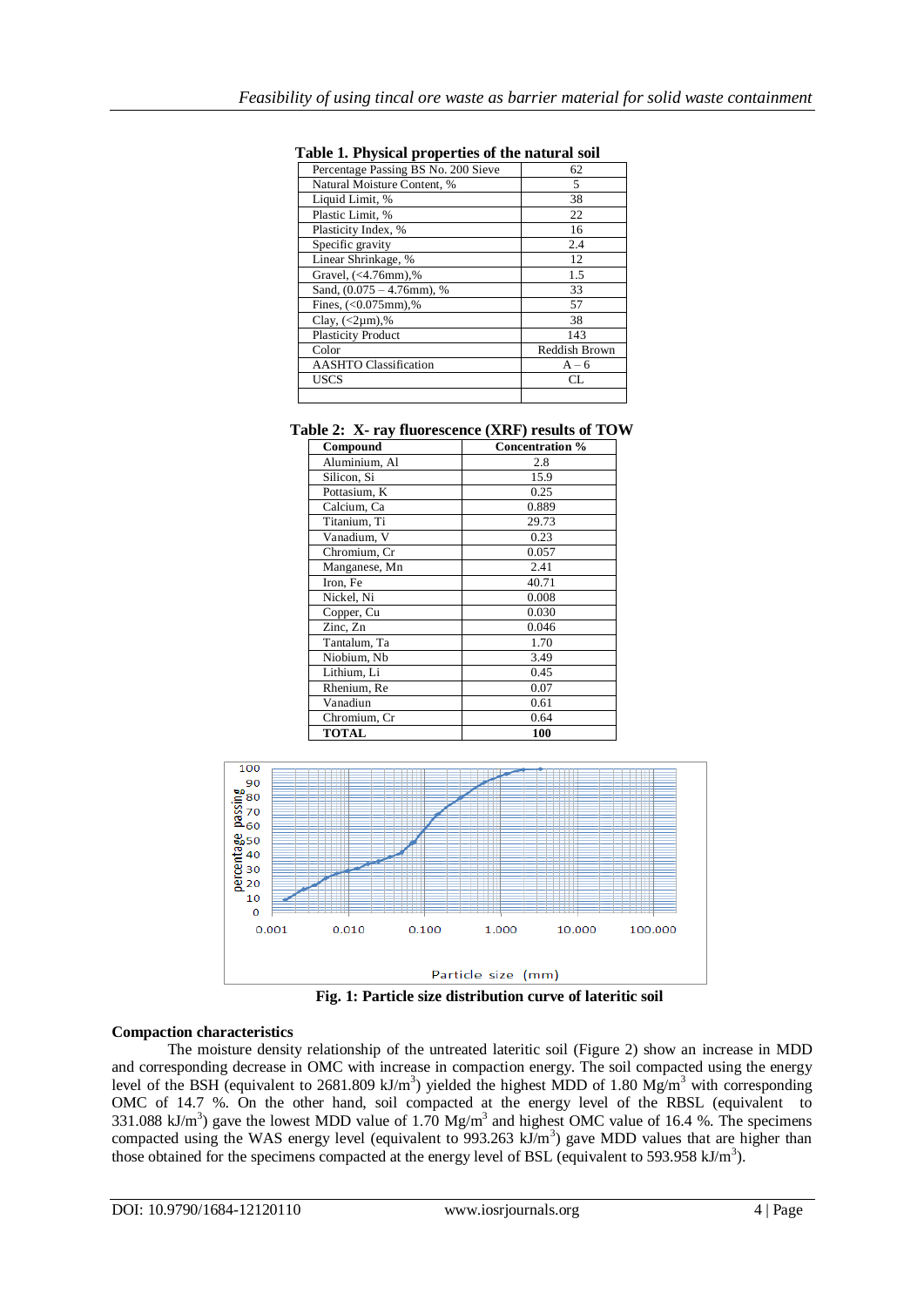

The moisture density relationship of the lateritic soil replaced with 5 %, 10 %, 15 % and 20 % TOW and compacted using the four energy levels are shown in Figures 3 to 6. The trend of the compaction curves are similar to those obtained for the soil without any addition. In this case, the MDD increased with both increase in energy of compaction and increase in percentage addition of TOW. On the other hand, the OMC decreased with increase in percentage addition of TOW and decreased with increase in compaction energy. Abichou (2000) proposed a similar explanation for soil- foundry green sand hydraulic barrier systems.

For the specimens replaced with 20 % TOW and compacted using the RBSL, BSL, WAS and BSH compaction energies, the MDDs were found to be, 1.88 Mg/m<sup>3</sup>, 1.93 Mg/m<sup>3</sup>, 1.95 Mg/m<sup>3</sup>, 2.01 Mg/m<sup>3</sup> and the corresponding OMCs were 14.0 %, 13.6% and 13.4 % and 12.8 %, respectively. The specimens replaced with 5 % TOW yielded the least MDD with attendant high OMC values for all the compaction energies used. The reason for the increase in MDD and decrease in OMC with TOW contents is that the additives require less water for pozzolanic reaction with the clay and silt fraction of the soil. Due to the presence of  $S_1O_2$ , Fe<sub>2</sub>O<sub>3</sub> and T<sub>i</sub>O<sub>2</sub> in the additive, the mechanical properties of the soil were greatly enhanced. The blend of soil and TOW produced heavier agglomerate particles with attendant rise in the density of the soil. The excess free lime product of hydration reaction of these elements led to an increase in the overall surface area of the treated lateritic soil. The excess free lime is responsible for the increase in workability of the specimens which eases compaction and the formation of coarser particles resulting in an increase in dry unit weight (Matawal et – al, 2006).

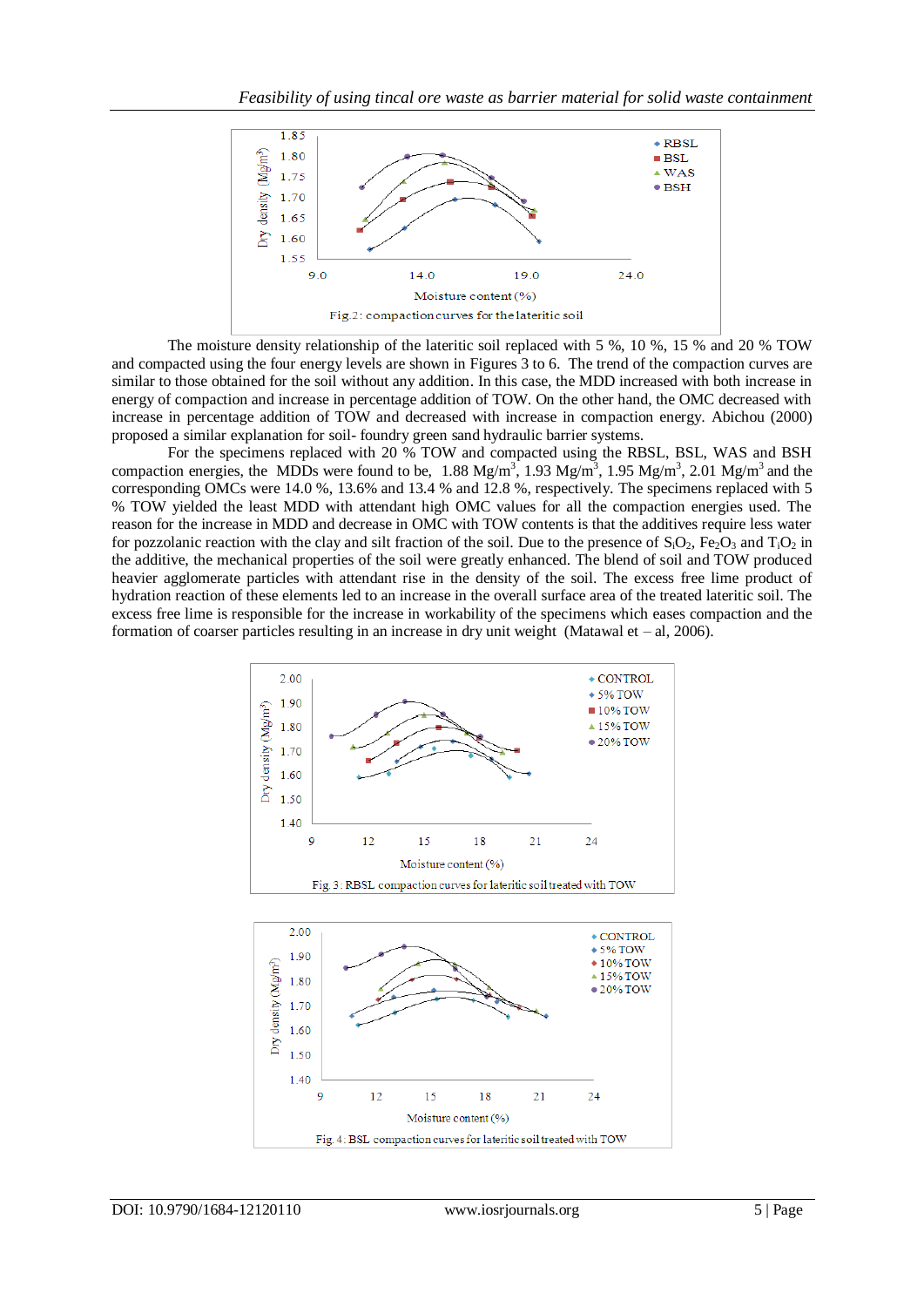![](_page_5_Figure_1.jpeg)

#### **Unconfined compressive strength (UCS)**

The relationship between the UCS and molding water content for the lateritic soil replaced with 5 %, 10 %, 15 %, and 20 % TOW and compacted at the energy levels of RBSL, BSL, WAS and BSH and cured for 7, 14 and 28 days, respectively are shown in Figs. 7 to 9. The specimens compacted using the BSH compactive effort yielded UCS values that are higher than the values obtained for the specimens compacted using the RBSL, BSL and WAS energy levels. For the natural soil (control) and the soil replaced with 5 to 20 % TOW, the trend of the plots is one of increasing UCS with age of curing and increase in compaction energy, the UCS ranged from 254 kN/m<sup>2</sup> to 1324 kN/m<sup>2</sup>. The results exhibited a decline in UCS with increase in molding water content the trend is in agreement with the findings of several investigators (Daniel and Wu, 1993; Osinubi and Nwaiwu, 2005; Osinubi and Eberemu, 2009a). Moses and Afolayan (2011) found that as the molding water content increases for compacted foundry sand treated with cement kiln dust, electrolyte concentration is reduced, an increase in diffuse double layer expansion takes place and the distance between clay particles as well as the distance between alumina and silicate unit increases resulting in a reduction of internal friction and cohesion. In terms of strength requirements for hydraulic barrier materials the molding water contents used in preparing the specimens using the four compaction energies adopted in this study met the UCS criterion stipulated for liner material. On the view point of economy of construction, BSL compaction energy is hereby suggested for compaction of the lateritic soil investigated in this study and any fined grained soil having similar grading, plasticity and mineralogical characteristics can be compacted at optimum water content, for example, to obtain compressive strengths greater than  $200 \text{ kN/m}^2$ . It can therefore be concluded that TOW is suitable for use as a material in construction of barrier systems for the containment of MSW.

![](_page_5_Figure_4.jpeg)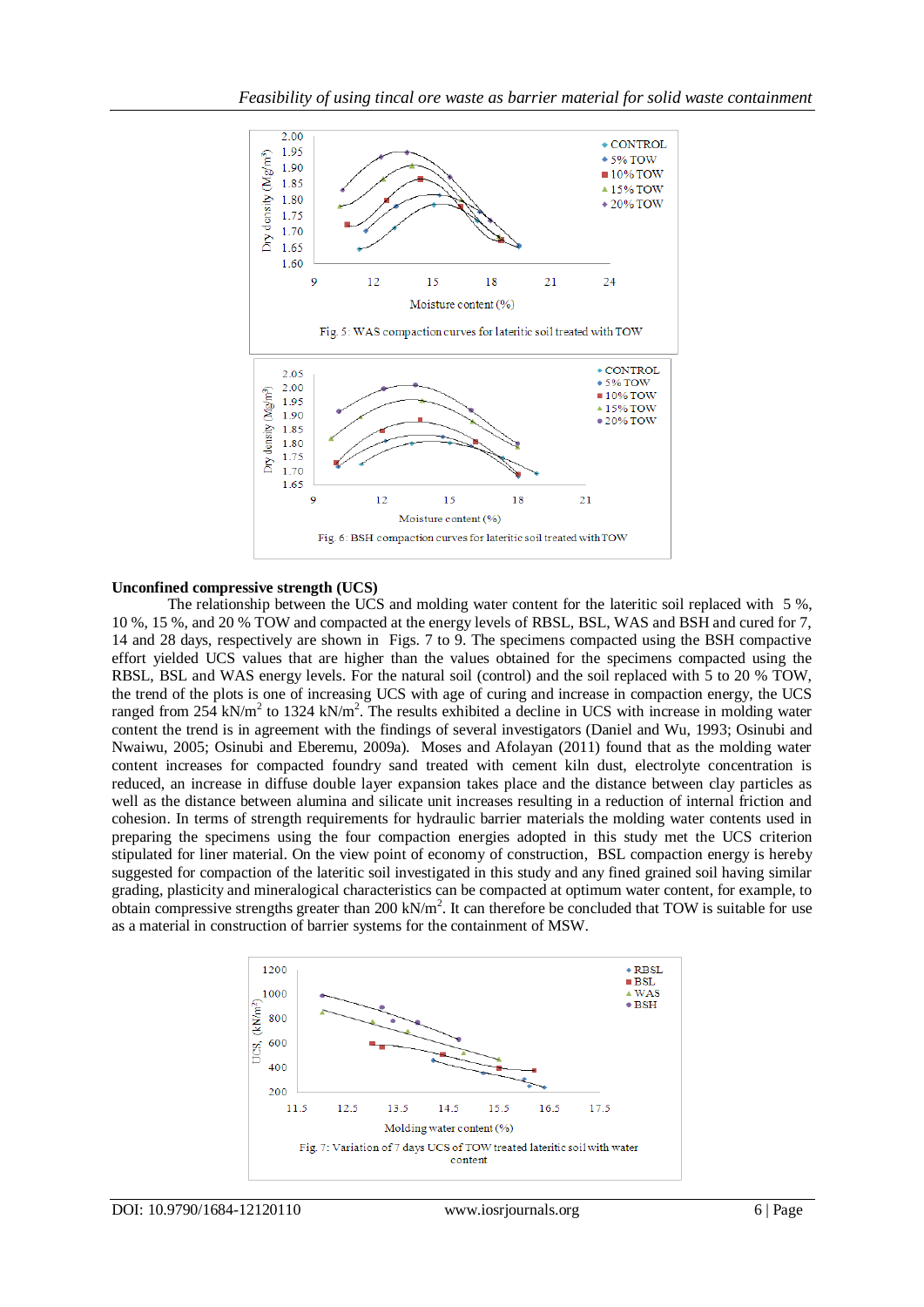![](_page_6_Figure_1.jpeg)

## **Hydraulic conductivity**

The relationship between hydraulic conductivity and molding water contents (relative to optimum) when distilled water was used as the permeant fluid is shown in Fig. 10. The trend is one of increasing hydraulic conductivity with increase in molding water content and decrease in hydraulic conductivity with increase in compaction energy. The hydraulic conductivity obtained for lateritic soil (control) ranged from  $1.7 \times 10^{-9}$  m/s to  $1.7 \times 10^{-7}$  m/s, these values are greater than 1 x  $10^{-9}$  m/s and hence did not meet the minimum regulatory hydraulic conductivity for hydraulic barrier systems. For soil specimens replaced with  $5 - 20$  % TOW and compacted using the BSH compaction energy, the hydraulic conductivities are on the orders of 3.8 x  $10^{-10}$  m/s to 1.9 x 10<sup>-10</sup> m/s. These values are less than 1 x 10<sup>-9</sup> m/s and satisfy the hydraulic conductivity criterion for barrier systems for effective containment of hazardous waste. The moisture content to achieve this was found to range from 14.0 % to 15.9 % on the wet side of OMC. For this addition, the best hydraulic conductivity of 1.9  $x10^{-10}$  m/s was achieved at 20 % TOW replacement level and BSH compaction energy.

The variation of hydraulic conductivity and molding water contents (relative to optimum) when leachate was used as the permeant fluid is shown in Fig. 11. The natural soil (control) permeated with leachate gave hydraulic conductivity on the orders of 2.1 x  $10^{-10}$  m/s to 8.1 x  $10^{-8}$  m/s for the four compaction energies used. Specifically, the specimens compacted using the WAS and BSH compaction energies gave hydraulic conductivity values of 6.8 x  $10^{-10}$  m/s and 2.1 x  $10^{-10}$  m/s, respectively, which are lower than the 8.1 x  $10^{-8}$  m/s and 9.3 x  $10^{-9}$  m/s obtained for the specimens compacted using the RBSL and BSL compaction energies.

For the lateritic soil replaced with  $5 - 20$  % TOW, the specimens compacted using the RBSL compaction energy gave hydraulic conductivities on the order of 8.1 x  $10^{-8}$  m/s to 6.6 x 10<sup>-9</sup> m/s. The lateritic soil replaced with 15 % and 20 % TOW and prepared at OMC of 15 % (relative to optimum) and compacted using the BSL compaction energy gave hydraulic conductivities of 7.1 x  $10^{-10}$  m/s and 3.1 x10<sup>-10</sup> m/s. The specimens prepared using molding water contents ranging from 14 % to 17.5% and compacted using the WAS and BSH specimens yielded hydraulic conductivities on the order of 9.4 x  $10^{-11}$  m/s to 6.8 x  $10^{-10}$  m/s and 3.2 x  $10^{-12}$  m/s to 2.6 x  $10^{-11}$  m/s. The values are higher than 1 x 10<sup>-9</sup> m/s which is considered the target regulatory hydraulic conductivity for compacted soil liners. The lateritic soil alone prepared with molding water content of 17.5 % on the wet side of optimum, permeated with leachate and compacted using the WAS and BSH compaction energies can be used for the design of liner materials using this type of soil and other soils having similar properties. For lateritic soil replaced with 0 to 20 % TOW, the specimens prepared at replacement level of 20 % TOW and molding water content of 14 % on the wet side of OMC gave best hydraulic conductivity of  $3.1 \times 10^{-12}$  m/s.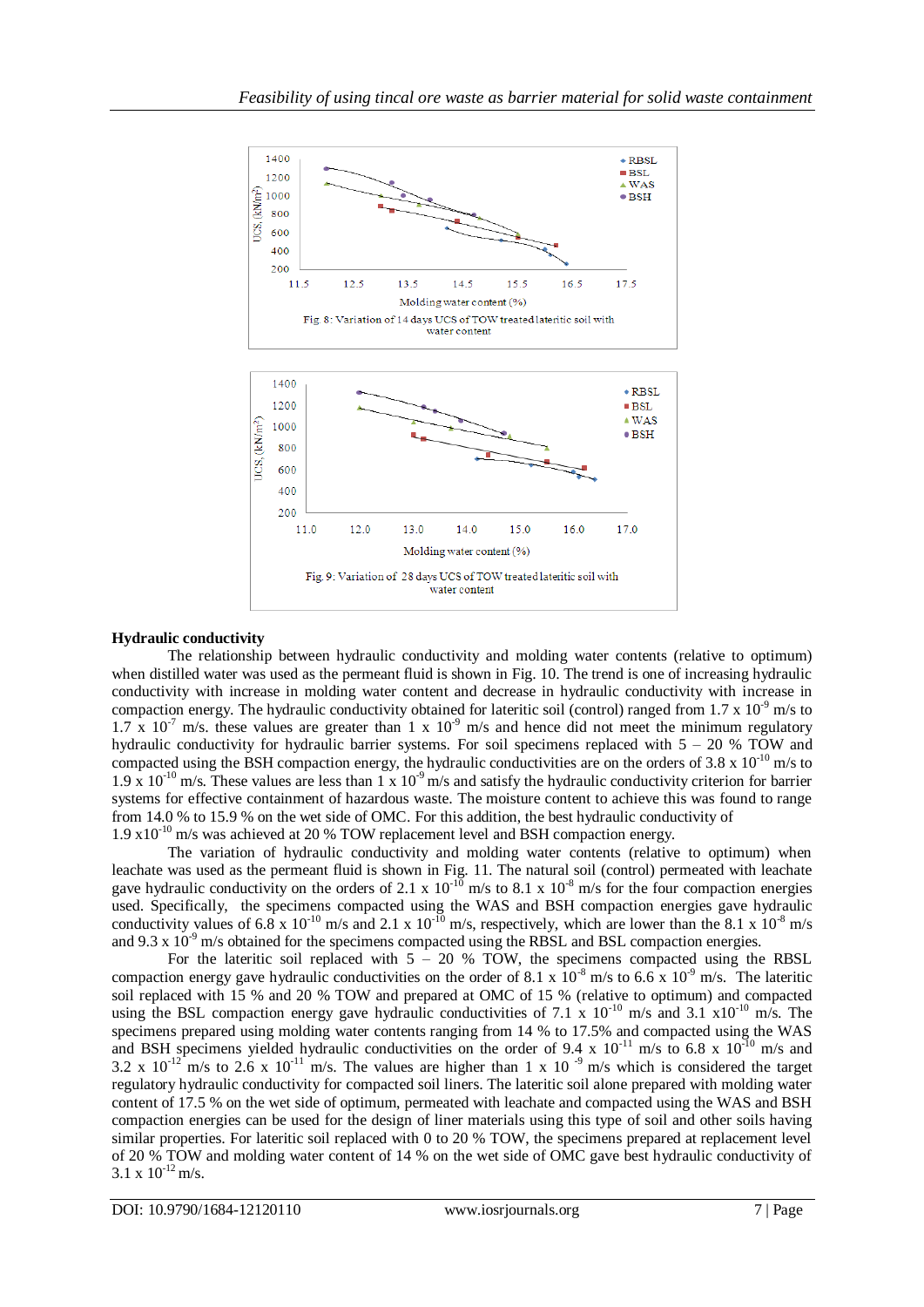On the view point of economy of construction, one may conclude that the natural soil permeated with leachate can be prepared using molding water content of 17.5 % on the wet side of optimum and compacted using the WAS energy level to achieve hydraulic conductivity less than 1 x  $10^{-9}$  m/s. The hydraulic conductivity of 3.1 x  $10^{-10}$  m/s obtained based on permeation with leachate, using molding water content of 15 % at replacement level of 20 % TOW and compacted using the BSL compaction energy is adjudged adequate for the design and construction of the barrier system using the lateritic soil investigated in this study.

![](_page_7_Figure_2.jpeg)

#### **Effect of TOW on hydraulic conductivity**

The relationship between the hydraulic conductivity and TOW contents when distilled water and leachate were used as the permeant fluids respectively are shown in Figs. 12 and 13. Generally, the trend of the plots is one of decreasing hydraulic conductivity with increase in percentage addition of TOW. The decrease in hydraulic conductivity with increase in TOW content and compaction energy is attributable to the reduction in pore spaces of the soil due to TOW filling the voids thereby reducing the flow of fluid in the voids of the treated soil. In addition, the effect of the high content of iron oxide (Fe<sub>2</sub>O<sub>3</sub>) and titanium oxide (T<sub>i</sub>O<sub>2</sub>) in the TOW may in part be responsible for the formation of cementitious compounds which lead to increase in strength. The cementing action of TOW through the tobermorite gel was responsible for the decline in the moisture affinity of the lateritic soil – TOW blend.

![](_page_7_Figure_5.jpeg)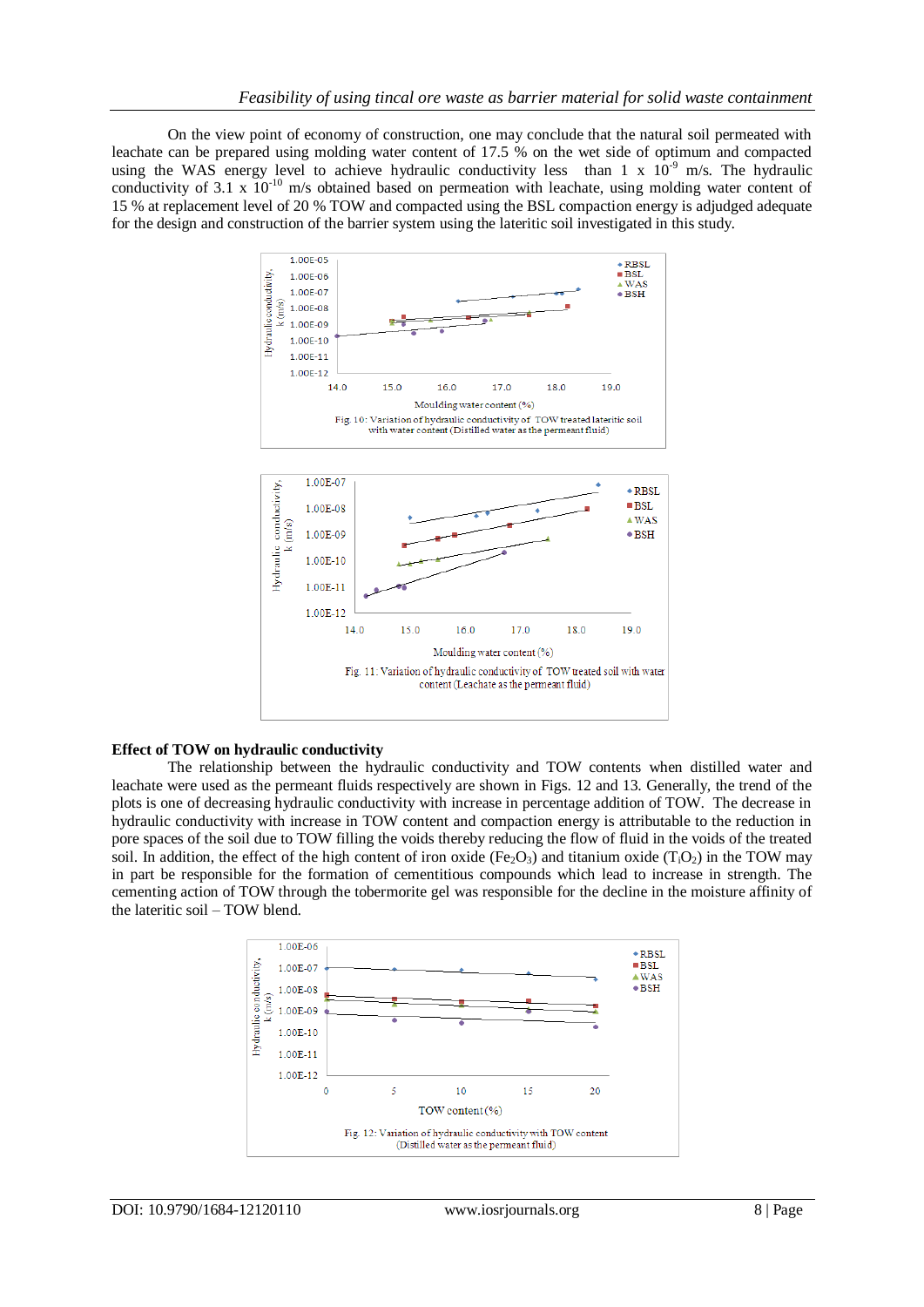![](_page_8_Figure_1.jpeg)

#### **V. Conclusions**

The effects of compaction energies become more important as the TOW contents increased. Both the unconfined compressive strength and the hydraulic conductivity of the soil replaced with TOW increased with increase in the energy of compaction and decreased with increase in molding water content. For MSW barrier systems, compressive strength of 200  $kN/m^2$  is recommended to be achieved for stability. From the obtained results all the UCS values obtained for both the natural soil (control) and the soil replaced with 5 – 20 % TOW met the 200 kN/m<sup>2</sup> compressive strength stipulated by EPA (1989) for stability of liner materials in landfills. The lateritic soil replaced with 20 % TOW and compacted using the energy level derived from the BSH and WAS compaction energies gave hydraulic conductivities on the order of  $10^{-11}$  m/s to  $10^{-12}$  m/s which are much lower than the regulatory hydraulic conductivity of  $\leq 10^{-9}$  m/s stipulated for barrier material for effective containment of hazardous waste. Interestingly, the specimens treated with 20 % TOW and compacted using the BSL compaction energy met the regulatory hydraulic conductivity of 1 x 10<sup>-9</sup> m/s for barrier systems. The molding water content (relative to optimum) to achieve the regulatory hydraulic conductivity for liner systems when leachate was used as the permeant fluid was found to range from 14.0 % to 17.5 % for the natural soil (control) and 14.0 % to 17.5 % on the wet side of OMC for the soil replaced with  $5 - 20$  % TOW. In general the hydraulic conductivities obtained when leachate was used as the permeant fluid were better than hydraulic conductivities obtained when distilled water was used. In terms of performance the lateritic soil permeated with leachate, treated with 20 % TOW and compacted using the BSL compaction energy would perform better as a barrier material than the natural soil (control).

#### **References**

- [1]. AASHTO (1986) Standard specifications for transportation materials and methods sampling and testing, 4<sup>th</sup> edition, American Association of State Highway and Transportation Officials, Washington, D.C.
- [2]. Abichou,T., Benson, C.H. and Edil,T. (1998c) Using waste foundry sand for hydraulic barriers, recycled materials in geotechnical applications, GSP 79, ASCE, Reston, Va., 86 – 99
- [3]. Abichou,T., Benson, C.H. and Edil, G.T. (2000) Foundry green sand as hydraulic barriers laboratory studies Journal of Geotechnical and Geoenvironmental Engineering, ASCE, **126**, 1174 – 1183.
- [4]. Abdullah, W. S., Alshibli, K.A. and Al-Zoubi, M.S. (1999) Influence of pore water chemistry on the swelling behaviour of compacted clays Applied Clay Science, **15**, 447 – 462.
- [5]. Amu, O.O., Ogunniyi, S.A. and Oladeji, O.O. (2011) Geotechnical properties of lateritic soil stabilized with sugarcane straw ash. American Journal of Scientific and Industrial Research, 2, 323 - 331
- [6]. Annual Book of ASTM Standards (1992) **04.08**, American Society for Testing and Materials, ASTM, Philadelphia.
- [7]. BS 1377 (1990) Methods of Testing Soils for Civil Engineering Purposes, British Standard Institution, London.
- [8]. Daniel, D.E. and Benson, C.H. (1990) Water content density criteria for compacted soil liners Journal of Geotechnical Engineering, ASCE, **116**, 1811 – 1830.
- [9]. Daniel, D.E. (1987) Earthen liners for land disposal facilities Proceeding of Geotechehnical Properties for Waste Disposal, R. D. Woods ed. ASCE, Reston, Va, 21 – 39.
- [10]. Daniel, D.E. (1993) Geotechnical Practice for Waste Disposal Chapman and Hall, London, 683p.
- [11]. Edil, T.B., Sandstrom, L.K. and Berthouex, P.M. (1992). Interaction of inorganic leachate with compacted pozzolanic fly ash Journal of Geotechnical Engineering, ASCE, **118,** 1410 – 1430.

[12]. Freber, B. (1996) Beneficial reuse of selected foundry waste material Proc. 19<sup>th</sup> Int. Madison Waste Conf. Dept. of Engr. Professional Dev. Univ. of Wisconsin, Madison, Wisconsin, 246 – 257.

- [13]. Gidigasu, M.D. (1976) Lateritic soil engineering paedologenesis and engineering principles Developments in geotechnical engineering, **9**, Elsevier, Amsterdam
- [14]. Gipson, A. (1985) Permeability testing on clay soil and silty sand bentonite mixture using acid liquor Hydraulic Barriers in Soil and Rock, ASTM STP 874, ASTM, Philadelphia, 140 – 154.
- [15]. Head, K.H. (1992) Manual of soil laboratory testing: soil classification and compaction tests, (2<sup>nd</sup> ed.) **1**, Pentech Press, London.
- [16]. Herman, J.G. and Elsbury, B.R. (1987) Influential factors in soil liner construction for waste disposal facilities Geotech. Practice for Waste Disposal '87, R. D. Woods ed., ASCE, 522 – 536.
- [17]. Howell, J. and Shackelford, C.D. (1997) Hydraulic conductivity of sand admixed withprocessed clay mixtures. Proceeding of 14<sup>th</sup> International Conference on Soil Mechanics and Foundation Engineering, Balkema, Rotterdam, The Netherlands, 307 - 310
- [18]. Indraratna, B. Balasubramaniam, A.S. and Khan, M.J. (1995) Effect of Fly Ash with Lime and Cement on the Behaviour of Soft Clay. The Quarterly Journal of Geology, Vol. 28 ,131 – 142.
- [19]. Kolovos, K.G., Asteris, P.G., Cotsovos, D.M., Badogiannis, E. and Tsvilis, S. (2013) Mechanical properties of soilcrete mixtures modified with metakaolin. Construction and Building Materials, Elsevier, **47**, 1026 – 1036.